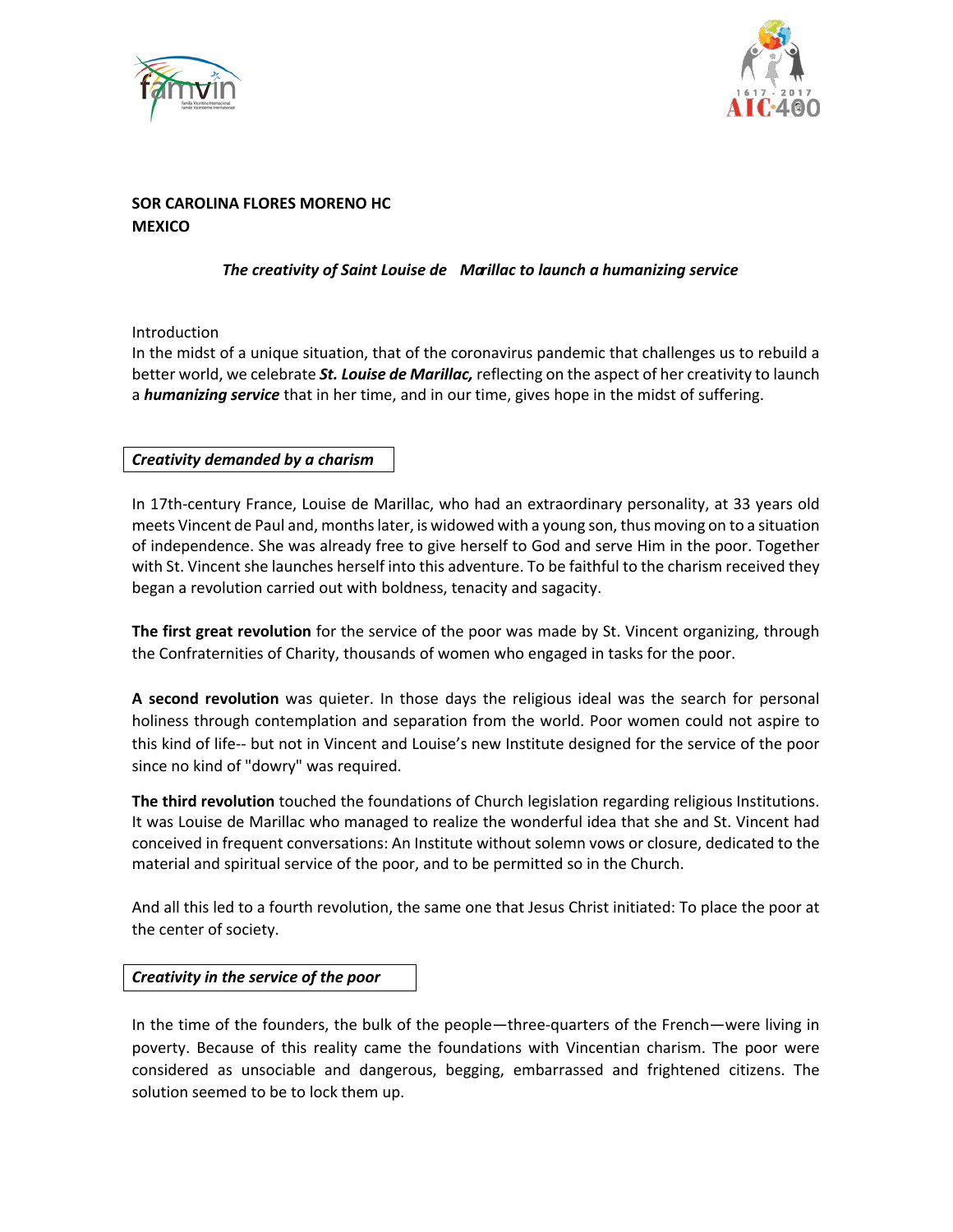



St. Louise's work was to train the young women who joined the Company of the Daughters of Charity to serve the poor in the elements of the charism: 1. service to God in the poor; 2. *consecration to God* living chastity, poverty and obedience; 3. fraternal life; 4. and all in a *spirit* of humility, simplicity and charity.

The founders teach the Sisters that the poor *are their lords and masters,* for they are the grieving members of Jesus Christ and the Sisters are their servants. And to help them realize that the poor have possession of that person who must serve them with *humility, simplicity and charity.* The poor are "our masters and dear members of Jesus Christ," Saint Louise tells the Sisters.

The formation that St. Louise offered to the Sisters had very clear objectives in relation to the service of the poor.

1- A *human formation to* treat the poor delicately, to know how to respectfully relate to the ladies and to know how to live together.

2- If they were given the direction of a work, a hospital room or a school, they should have *professional* and *technical training* for a responsible service.

3-St. Louise entrusted the teaching of girls and the evangelization of the sick. The Sisters had to be given *pastoral, religious and moral* formation, very different from that which comes from society.

4- Their Daughters were girls consecrated to God who lived the evangelical counsels, but were required to come and go through the streets. That's why she encouraged them to have true and solid virtues.

*5-St. Louise* considered it a delicate task to instill spiritual life in young women. Louise sought to ensure that her Daughters lived the spirituality marked by the superior Vincent de Paul, with which she identified: emptying herself and *clothing herself with the Spirit of Jesus Christ.*

As St. Louise's own contribution to Vincentian spirituality, she strongly instilled attention to the action of the Holy Spirit in the life of each Sister who leads her to seek and find God, first within, and later in the poor through the events of life.

The Sisters' training was aimed at providing a good service to the *poor, a humanizing service.* That is why they were encouraged to go to the poor with material and spiritual service. Before the service of the poor everything is postponed until the observance of the same Rules. Luisa de Marillac knew that the spirituality of the Daughters of Charity was nourished, lived and developed within service, and in this she wanted to form them.

#### Conclusion

Knowing and understanding St. Louise in her quest to implement actions to develop a humanizing service of the poor, following Jesus Christ and supported by St. Vincent helps respond to the reality that shakes us by recognizing we are part of a large family where we support each other to act.

#### Bibliography

Martínez, Benito, CM. "Committed to a Paradise for the Poor" Editorial CEME, Salamanca, Spain, 1995